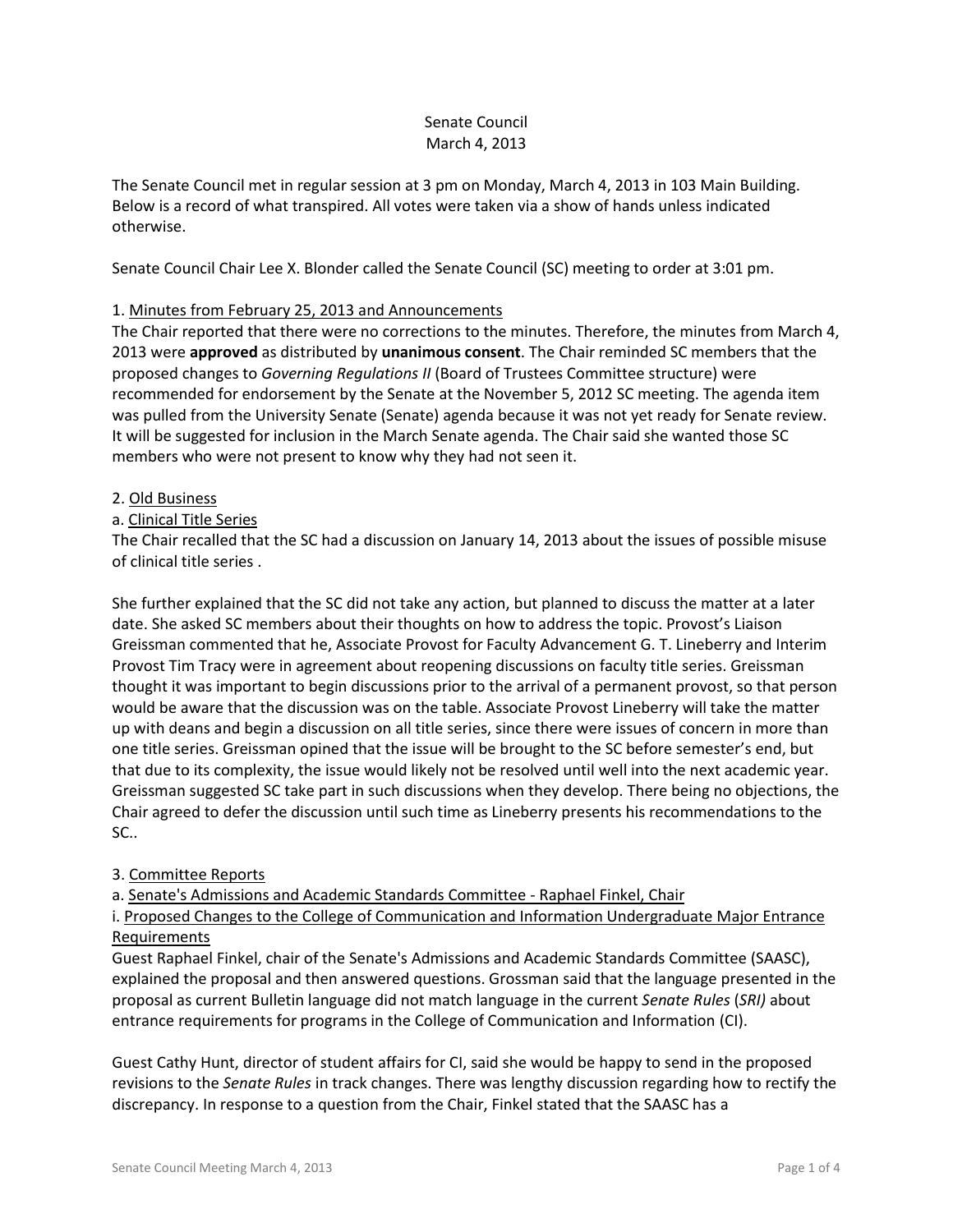recommendation that the changes in the proposal should be implemented, but there was no opinion rendered on how that was to be accomplished. Wood suggested the *SR* be updated based on the proposal submitted to the Senate. She **moved** to send the proposal to the Senate with a positive recommendation. Anderson **seconded**. Grossman said he was uncomfortable sending the proposal to the Senate without having the *SR* language. Greissman commented that since the proposal would be effective after the end of the semester, there was no need to hurry. Wood **withdrew** her motion and Anderson concurred. Grossman **moved** to table the proposal until a proposal including proposed *Senate Rules* language is presented to the SC. Brion **seconded**. A **vote** was taken and the motion **passed** with none opposed. It was confirmed that the proposal will not return to the SAASC.

## ii. Proposed Changes to Admission Requirements for RN-BSN

Finkel explained the proposed changes to the admissions requirements for the RN-BSN degree. Grossman said that the language presented in the proposal (for the RN-BRN) as current Bulletin language did not match language in the current Senate Rules (SRI). Guest Gina Lowry (NU) said that the language matched what was most recently approved by the Senate, so she was not sure what happens to the changes after Senate approval. Grossman suggested she submit changes to *Senate Rules 4.2.2.1.D* based on the language they submitted in the proposal. There were additional questions and answers about the proposal. Wood asked that the proposal be changed to clarify that the 60 hours have to be transferable, not just earned. The Chair noted that multiple revisions had been requested and asked if it should return to the SC. SC members agreed that it should return to the SC.

# b. Senate's Academic Programs Committee (SAPC) - Andrew Hippisley, Chair

## i. Proposed New Graduate Certificate in Teaching English as a Second Language

Hippisley, chair of the SAPC, explained the proposed new Graduate Certificate in Teaching English as a Second Language. Hippisley and Guest Francis Bailey (AS/Modern and Classical Languages, Literature and Cultures) answered questions from SC members. The Chair apologized that the *Senate Rules* did not have current language on the requirement for learning outcomes in proposals for new graduate certificates. Grossman **moved** that the SC recommend to the Senate that it approve the proposed new Graduate Certificate in Teaching English as a Second Language upon inclusion of learning outcomes. Wasilkowski **seconded**. A **vote** was taken and the motion **passed** with none opposed.

## 4. Proposed Changes to *Governing Regulations I* ("The University of Kentucky")

5. Proposed New Governing Regulations XIV ("Ethical Principles and Code of Conduct")

The Chair noted that Marcy Deaton and T. Lynn Williamson (both from Legal Counsel) were present to explain the proposed changes. Guest Williamson described the process by which the proposed changes came to be suggested by the Legal Ethical Workgroup. Guest Deaton then explained the specific changes to *Governing Regulations I*, as well as the different parts of the proposed new *Governing Regulation XIV*. There were a variety of questions and comments from SC members. There were a handful of specific suggestions:

- The language on whistleblowing should be strengthened.
- The proposed new *GR XIV* would benefit from a review by a committee that recently reviewed a fairly high profile case regarding, essentially, ethical behavior.
- The statement about UK aspiring to be a top-twenty institution by 2020 should be edited to remove the reference to "top twenty."
- Training on reporting harassment should incorporate general ethical training.
- The words "without permission" should be removed from *GR XIV.B.16.b.3* or language should be added to clearly refer to plagiarism, if that is the intent of the language.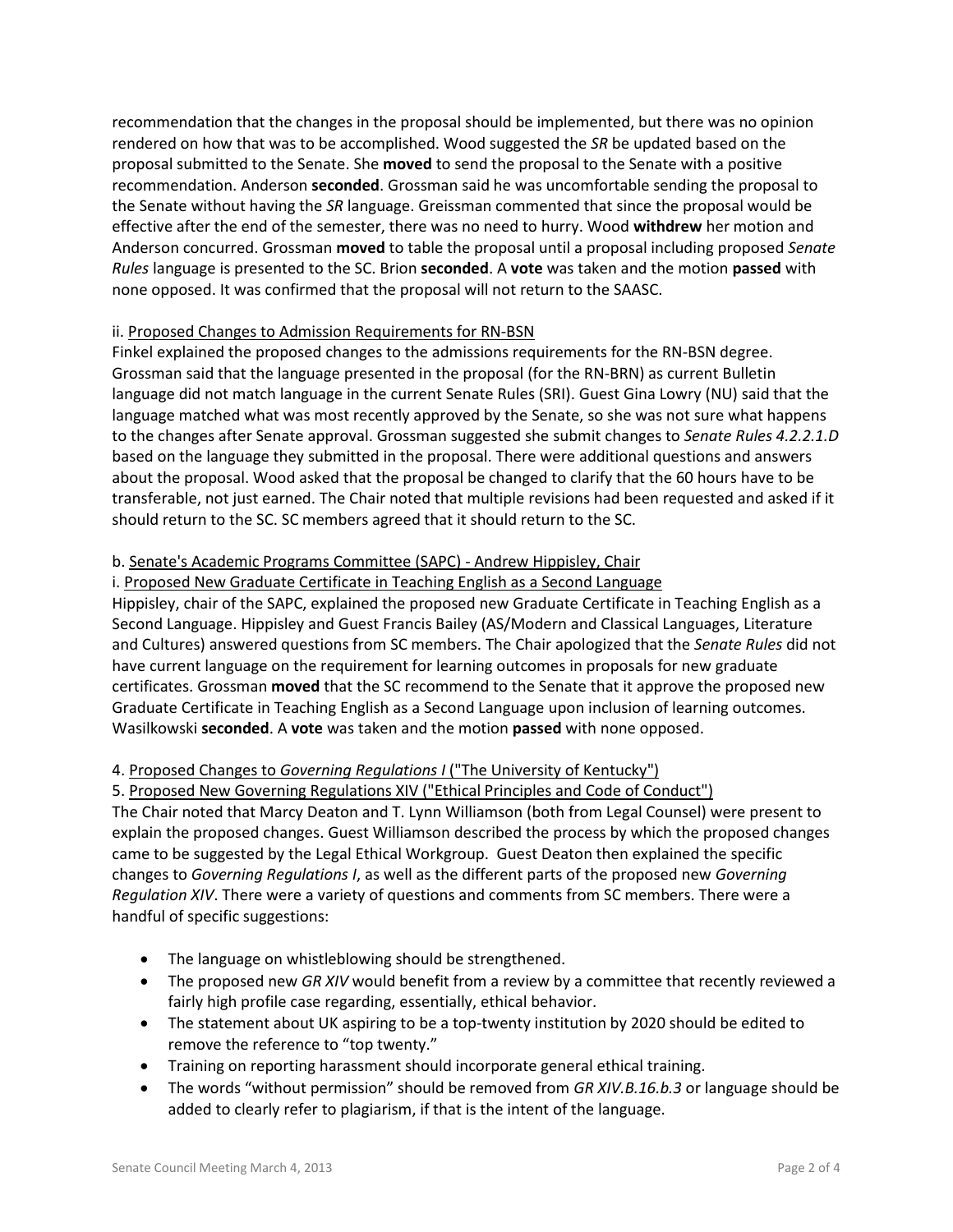The term "relevant" in *GR XIV.B.16.b.3* should be changed to "official."

The Chair suggested a revised version should be returned to the SC prior to it going to the Senate.

# 6. Proposed Change to 2012-13 Calendar (Graduate School Request - Remove Reference to May 20 Four-Week Midterm)

The Chair briefly explained the proposed change to the 2012-13 academic calendar. Wood **moved** to approve the proposed change and Brion **seconded**. It was decided that the change was sufficiently minor to not need Senate approval. A **vote** was taken and the motion **passed** with none opposed.

#### 7. Tentative Senate Agenda for March 18

SC members discussed the proposed Senate agenda for March 18. One item was removed, and several items were reordered. A time limit was proposed for two reports.

Anderson asked if the RN-BSN proposal could be sent to the Senate without coming back to the SC, since it had been delayed. After brief discussion, Grossman **moved** that the SC recommend to the Senate that it adopt the language proposed by the College of Nursing for the University Bulletin into the Senate Rules, with the proviso that Nursing provides an updated statement regarding transferability of credits from foreign institutions. Wasilkowski **seconded**. There being no additional discussion, a **vote** was taken and the motion **passed** with none opposed.

Wasilkowski **moved** to approve the Senate agenda as revised and Pienkowski **seconded**. A **vote** was taken and the motion **passed** with none opposed.

#### 8. Other Business

The Chair led a discussion on how to resolve a motion and second made at a previous SC meeting, for which a vote was not taken. Guest J. S. Butler, parliamentarian for the Senate, explained that the motion died when the motion for adjournment passed.

SC members discussed the possibility of chatting with President Eli Capilouto. They asked Ms. Brothers to set up a meeting between the SC and the President. The Chair said that a discussion of the faculty evaluation of the President will be on the agenda for the next SC meeting.

The Chair asked SC members to comment on a recent resolution passed by Western Kentucky University (WKU) asking the Kentucky legislature to improve its funding for WKU. For a variety of reasons, SC members believed that not asking the Senate to support the resolution was the best plan for the present.

There was a discussion about graduate education funding. After discussion, Brion **moved** to create an Ad Hoc Senate Committee on Graduate Education Funding. Wasilkowski **seconded**. There being no further discussion, a **vote** was taken and ht emotion **passed** with none opposed. SC members offered suggestions for four possible members.

The meeting was adjourned at 5:05 pm.

Respectfully submitted by Lee X. Blonder, Senate Council Chair